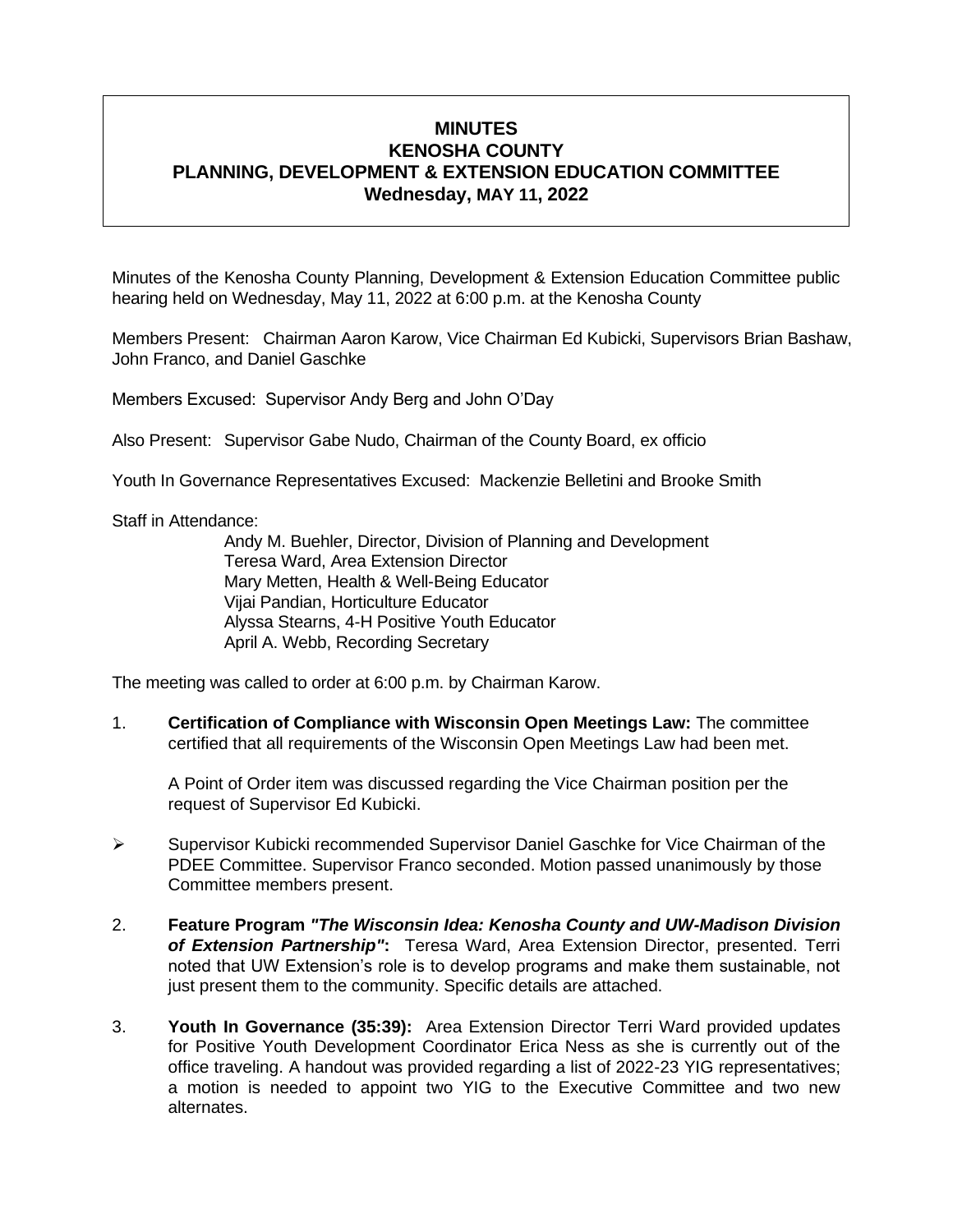➢ Gaschke/Franco motion to move Alec Schires and Enze Price to the Executive Committee and appoint Patrick Sterling and Jessica Ormonde as alternates. Motion passed unanimously by those Committee members present.

It was noted that the orientation will be held Tuesday, May  $17<sup>th</sup>$  from 5-7pm, YIG mentors have been selected, a mentor orientation will be held in the summer and the bus tour will be Wednesday, June  $29<sup>th</sup>$ , which is a very informative all day event held at various Kenosha County facilities to learn about what each of the County departments do and what services they provide to the community.

#### 4. **UW-Extension Educator/Program updates (39:44):**

Mary Metten, Health & Well-Being Educator, reported that April's Safe Kids Strong Families campaign and month wrapped up, ending with two great community events with the Family Fun Run and the Branching Out Family Resource Fair, at Kemper Center grounds and here at Kenosha County Center. She has started an Encouraging Financial Conversations series for spring '22, for professionals in client serving roles, with 14 people attending. She will be co-facilitating a Mental Health First Aid Training here at Kenosha County Center on Tuesday, June 21st.

Alyssa Stearns, 4-H Positive Youth Educator, noted that she is one month into her new role with extension. She is learning the roles and responsibilities required to lead and manage the 4-H program, including clubs, after-school programs, educational experiences, and in the future, camps (which is a big project). She would like to accomplish the expansion of access to 4-H programming throughout Kenosha County. She is planning to meet with club leaders next week through open office hours in the evenings when most families are available, as well as scheduled visits to club meetings to meet the members and leaders and learn about their needs.

Vijai Pandian, Horticulturist, noted that there have been a lot of tree losses due to weather conditions the last couple of years due to drought conditions and then the wet spring we recently experienced. He noted that there is a labor shortage in the industry. We have received a lot of inquiries regarding lawn conditions. He is working on a new program with Wisconsin Correctional Institute at Sturtevant in teaching inmates on gardening and landscape on a weekly basis. The arboretum project at the KCC campus will focus on what other species can stand up to the high and low temperatures of this area.

5. **UW-Extension Director's Report:** Area Extension Director Ward reported that the 4-H educator position has been filled and the agriculture agent position is still in the process of being posted, which will be a shared position with Kenosha and Racine counties. The position will be focused on small farms increase supply chain in option for direct market vegetable production. The new supervisor orientation will be coming up, as well as the Youth In Governance events previously noted.

Chairman Karow called for a brief recess prior to reconvening for the Public Hearing portion of this meeting.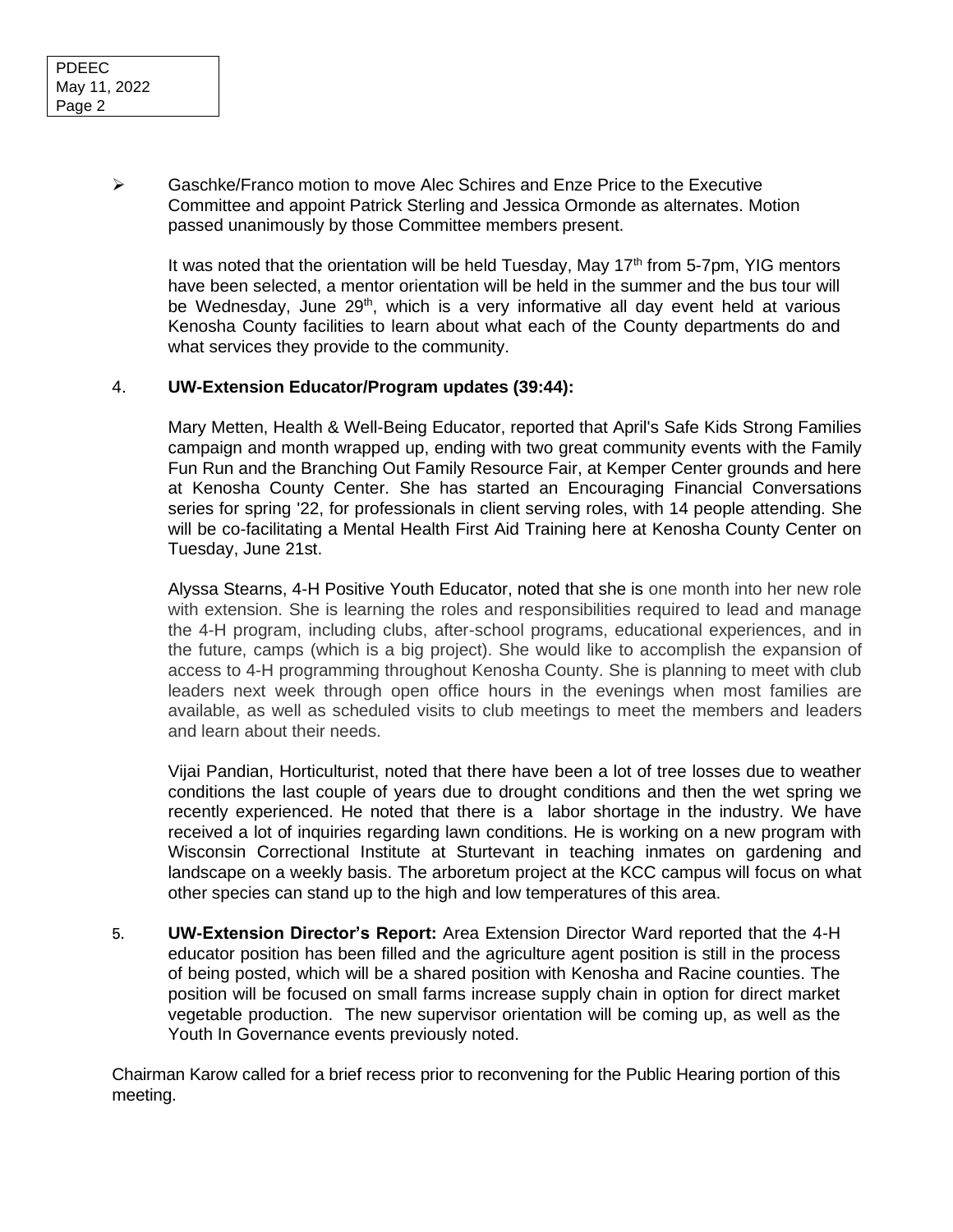After a brief recess, the Public Hearing was called to order at 7:00 p.m. in the Public Hearing Room (Recording #2 of 2).

Chairman Karow called for introductions of committee members and staff.

6. **Shirley F. Kasperek Family Trust and Keith LaMeer Family Trust and Deborah A. LaMeer Family Trust**, 4510 Town Rd., Salem, WI 53168-9233 (Owner), Deborah LaMeer, 4510 Town Rd., Salem, WI 53168-9233 (Agent), requests an **amendment to the Adopted Land Use Plan map for Kenosha County: 2035 (map 65 of the comprehensive plan)** from "Farmland Protection", "Rural-Density Residential", "SEC" & "Non-Farmed Wetland" to "Farmland Protection", "General Agricultural & Open Land", "SEC" & "Non-Farmed Wetland" on Tax Parcels #30-4-220-331-0101 & 30-4-220-331- 0150, located in the NE ¼ of Section 33, T2N, R20E, Town of **Brighton**.

Division Director Buehler noted the office had received an email requesting the withdrawal of the three items for the Kasparek's and that the petitioner was working on submitting a new application. He recommended the Committee accept the withdrawal.

- ➢ Franco/Bashaw motion to **accept the withdrawal** of the Comprehensive Plan Amendment request of Shirley F. Kasperek Family Trust and Keith LaMeer Family Trust and Deborah A. LaMeer Family Trust (Owner), Deborah LaMeer (Agent). Passed unanimously by those committee members present.
- 7. **Shirley F. Kasperek Family Trust and Keith LaMeer Family Trust and Deborah A. LaMeer Family Trust**, 4510 Town Rd., Salem, WI 53168-9233 (Owner), Deborah LaMeer, 4510 Town Rd., Salem, WI 53168-9233 (Agent), requesting a **rezoning** from A-1 Agricultural Preservation Dist., R-1 Rural-Density Residential Dist., C-2 Upland Resource Conservancy Dist. & C-1 Lowland Resource Conservancy Dist. to A-1 Agricultural Preservation Dist., A-2 General Agricultural Dist., C-2 Upland Resource Conservancy Dist. & C-1 Lowland Resource Conservancy Dist. on Tax Parcels #30-4- 220-331-0101 & 30-4-220-331-0150, located in the NE ¼ of Section 33, T2N, R20E, Town of **Brighton**.
	- ➢ Franco/Bashaw motion to **accept the withdrawal** of the rezoning request of Shirley F. Kasperek Family Trust and Keith LaMeer Family Trust and Deborah A. LaMeer Family Trust (Owner), Deborah LaMeer (Agent). Passed unanimously by those committee members present.
- 8. **Shirley F. Kasperek Family Trust and Keith LaMeer Family Trust and Deborah A. LaMeer Family Trust**, 4510 Town Rd., Salem, WI 53168-9233 (Owner), Deborah LaMeer, 4510 Town Rd., Salem, WI 53168-9233 (Agent), requesting a **Certified Survey Map** on Tax Parcels #30-4-220-331-0101 & 30-4-220-331-0150, located in the NE ¼ of Section 33, T2N, R20E, Town of **Brighton**.
	- ➢ Franco/Bashaw motion to **accept the withdrawal** of the Certified Survey Map request of Shirley F. Kasperek Family Trust and Keith LaMeer Family Trust and Deborah A. LaMeer Family Trust (Owner), Deborah LaMeer (Agent). Passed unanimously by those committee members present.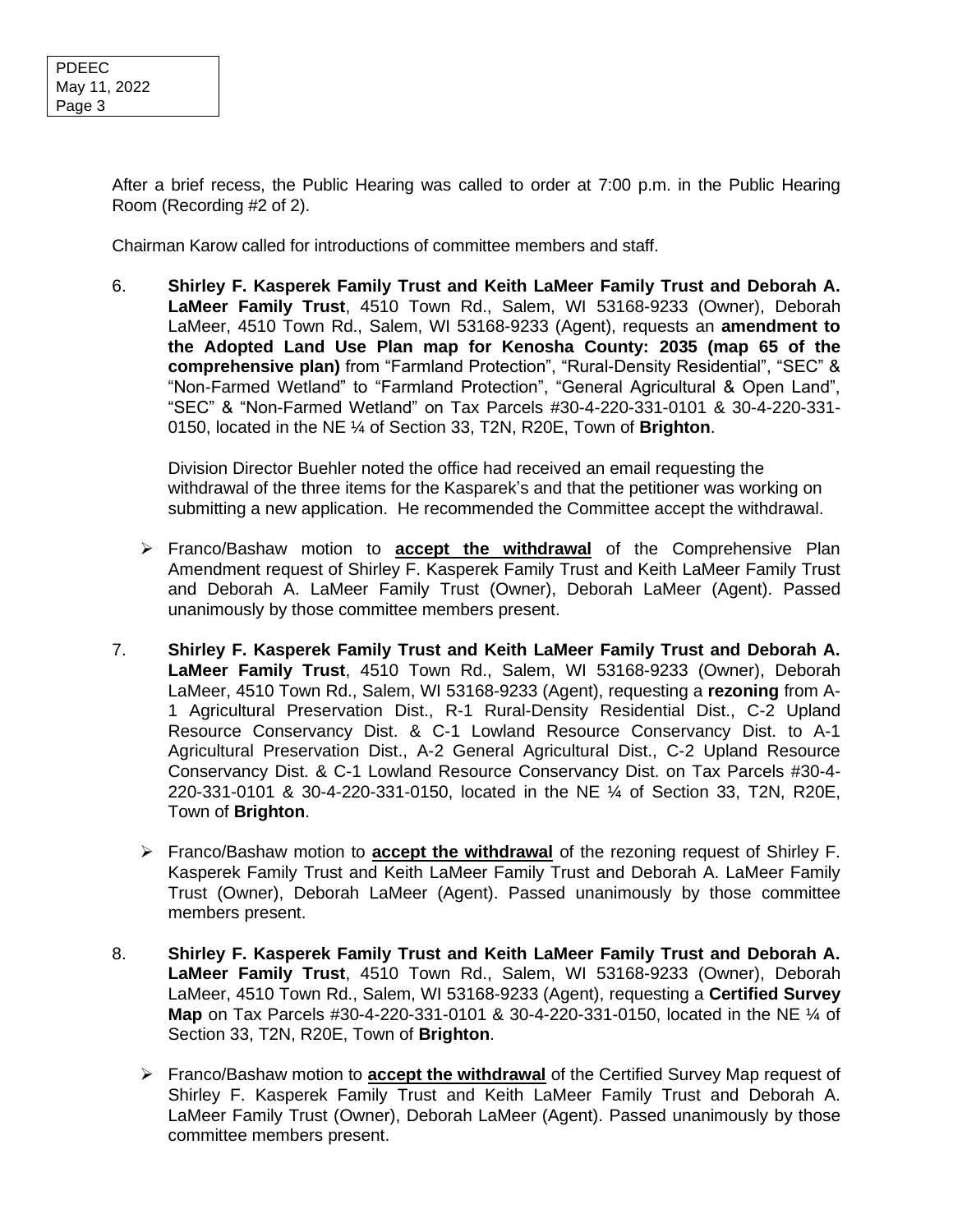9. **Michael W. Nielsen & Erin N. Nielsen**, 1144 Bowles Rd., Antioch, IL 60002 (Owner), Michael Nielsen, 1144 Bowles Rd., Antioch, IL 60002 (Agent), requesting a **rezoning**  from R-1 Rural Residential Dist. to R-2 Suburban Single-Family Residential Dist. on Tax Parcel #95-4-119-042-0320, located in the NW  $\frac{1}{4}$  of Section 4, T1N, R19E, Town of **Wheatland**.

Michael Nielsen was in attendance to speak to this item.

- ➢ Kubicki/Franco motion to **approve** and recommend to the Kenosha County Board of Supervisors the rezoning request of Michael W. Nielsen & Erin Nielsen (Owner), Michael Nielsen (Agent). Passed unanimously by those PDEEC members present.
- 10. **Michael W. Nielsen & Erin N. Nielsen**, 1144 Bowles Rd., Antioch, IL 60002 (Owner), Michael Nielsen, 1144 Bowles Rd., Antioch, IL 60002 (Agent), requesting a **Certified Survey Map** on Tax Parcel #95-4-119-042-0320, located in the NW ¼ of Section 4, T1N, R19E, Town of **Wheatland**.

Michael Nielsen was in attendance to speak to this item.

- ➢ Gaschke/Kubicki motion to **approve** the Certified Survey Map for Michael W. Nielsen & Erin Nielsen (Owner), Michael Nielsen (Agent), subject to the following conditions:
- 1) Michael W. Nielsen & Erin N. Nielsen, 1144 Bowles Rd., Antioch, IL 60002 (Owner), Michael Nielsen, 1144 Bowles Rd., Antioch, IL 60002 (Agent), – NW ¼ of Section 4, T2N, R19E, Town of Wheatland. For informational purposes only, this parcel is located on the north side of Geneva Road, approximately 500 feet west of CTH O (Burlington Road).

Requesting approval of a Certified Survey Map (undated draft copy by Joseph R. Sadoski of Greengard Inc.) to create two (2) 1.00-acre parcels and one (1) 2.40 acre parcel from Tax Parcel #95-4-119-042-0320, located in the NW ¼ of Section 4, T2N, R19E, Town of Wheatland.

Conditional Approval subject to the following:

- a) Compliance with any conditions put forth by the Town of Wheatland.
- b) Subject to revising the CSM to address review comments from the Wisconsin Department of Administration's May 9, 2022 review letter (Exhibit A, attached).
- c) Subject to making the following revisions to the CSM:
	- 1. On Sheet 1, add an Inset Map of the area concerned showing the location of the proposed certified survey map in relation to the U. S. Public Land Survey section and quarter-section lines and abutting and nearby public streets and highways. The inset map shall be oriented on the sheet in the same direction as the main drawing.
	- 2. Add the date of map.
	- 3. Re-label the "Prepared For" as "Owner/Subdivider" and provide the name of both property owners (Michael W Nielsen & Erin N Nielsen).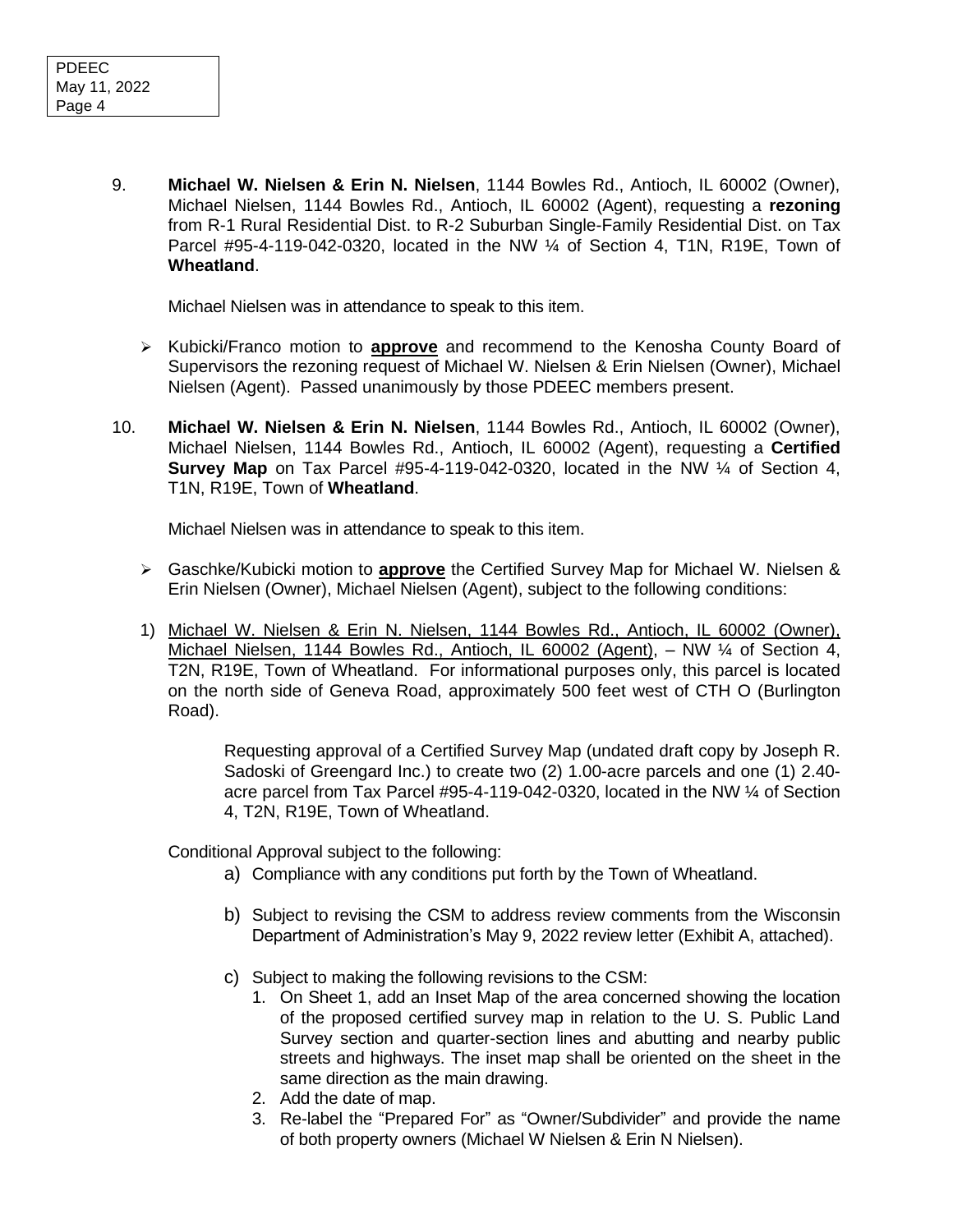- 4. Indicate the northerly 33' of Geneva Road as "Dedicated to the Public".
- 5. Show the location of any/all soil boring and percolation tests within the exterior boundaries of the CSM. Add a corresponding legend item for such soil borings.
- 6. Show the location of any existing and proposed POWTS (private onsite wastewater treatment systems).
- 7. Add a note indicating the existing (R-1) and proposed (R-2) zoning.
- 8. Indicate the zoning of lands adjacent to the proposed land division.
- 9. Indicate the owners of record of abutting unplatted lands.
- 10. Add and label the shoreland boundary on the face of the CSM.
- 11. Remove the label indicating "Center of State Trunk Highway "50" (A.K.A. Geneva Road), as STH 50 lies to the north of and does not border the proposed CSM.
- 12. In the Surveyors Certificate, also indicate compliance with the Kenosha County Land Division Ordinance.
- 13. Add a signature area for the Kenosha County Planning, Development & Extension Education Committee, as follows:

Kenosha County Planning, Development & Extension Education Committee Approval

This certified survey map was hereby approved by the Kenosha County Planning, Development & Extension Education Committee on this and day of  $20$  .

\_\_\_\_\_\_\_\_\_\_\_\_\_\_\_\_\_\_\_\_\_\_\_\_\_\_\_\_\_\_\_\_\_\_\_\_

Aaron Karow, Chair

- d) Subject to all rules and requirements of Chapter 15 of the Kenosha County Sanitary Code and Private Sewage System Ordinance and SPS 383 and 385 of the Wisconsin Administrative Code. Complete soil and site evaluations have been conducted on each lot and where required by County Ordinance. The report is on file with the Kenosha County Department of Planning and Development. Any change in the location of the dispersal cell area must result in another soil and site evaluation by a licensed State of Wisconsin soil tester prior to changing the location of a prospective Private Onsite Wastewater Treatment Systems (POWTS). It is recommended that any desired change in the location of the dispersal cell be done prior to any transaction of property. All tested areas shall be protected and preserved by the developer and any subsequent owner from any disturbance which includes: cutting and filling of existing soil surface, compaction from vehicles, installation of roads and driveways, installation of stormwater devices and excavation for utilities. Destruction of a POWTS site may result in a parcel being unbuildable. None of these lots may have their dwellings served by holding tanks.
- e) Subject to the rezoning being approved from R-1 Rural Residential Dist. to R-2 Suburban Single-Family Residential Dist.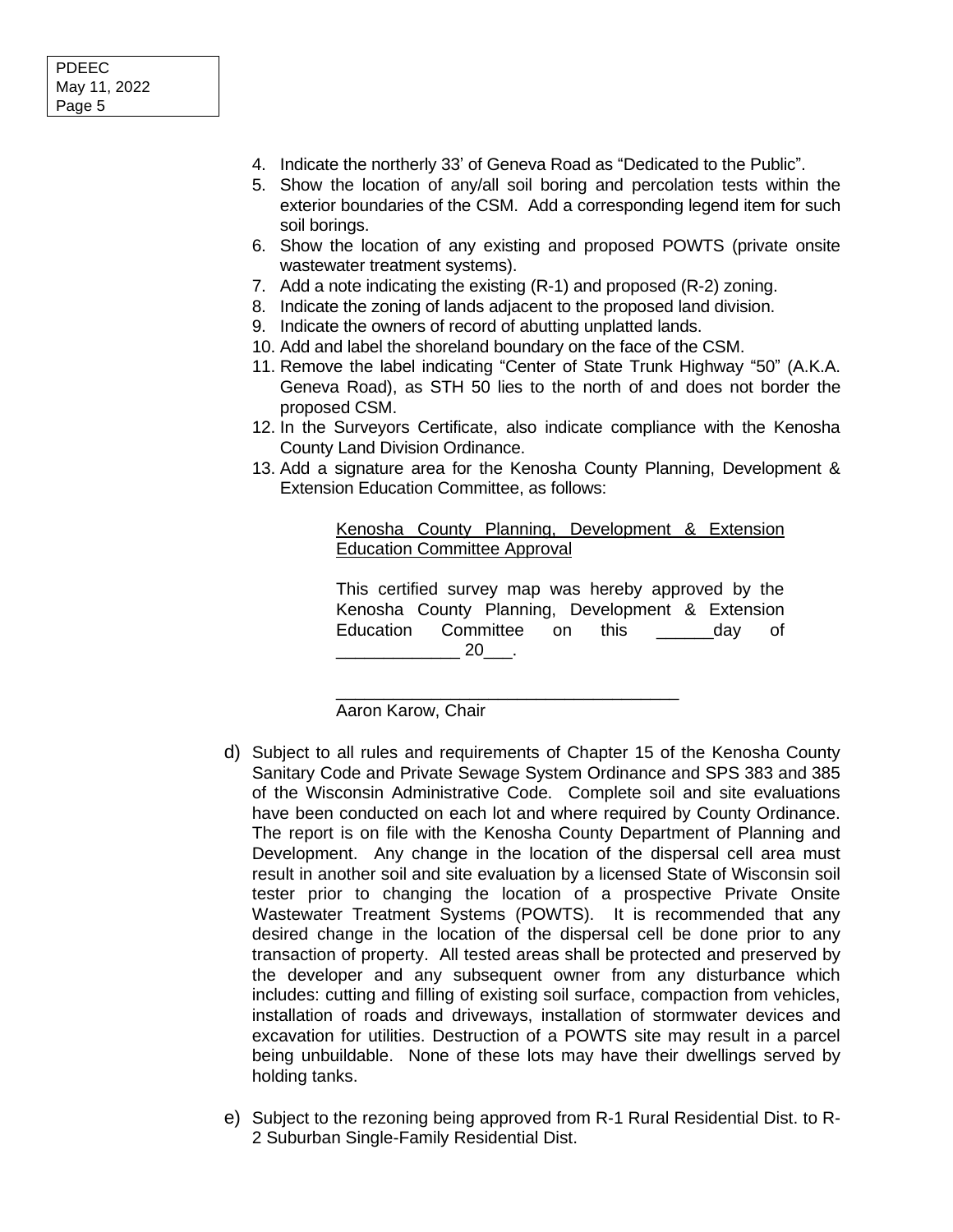- f) The certified survey map shall not be released for recording until the rezoning ordinance is signed by the County Executive.
- g) Subject to sending an electronic copy of the revised CSM showing the aforementioned changes to the Kenosha County Department of Planning and Development office to receive sign-off prior to the surveyor preparing the recordable CSM document for signatures. The county contact is Luke Godshall who can be contacted at the following e-mail address: [luke.godshall@kenoshacounty.org.](mailto:luke.godshall@kenoshacounty.org)
- h) No land division shall be recorded if any portion or part of the parent parcel has any unpaid taxes or outstanding special assessments without prior approval of the local and Kenosha County Treasurer.
- i) Subject to receiving the original certified survey as approved by the Town of Wheatland.
- j) Subject to submitting the recordable copy of the Certified Survey Map (CSM) with signatures to the Kenosha County Planning & Development office along with the appropriate Register of Deeds recording fees within twelve (12) months of receiving conditional approval from the Kenosha County Planning, Development & Extension Education Committee. The Kenosha County Planning & Development office will submit the CSM along with the appropriate fees to the Register of Deeds for recording immediately upon receiving the recordable CSM and fee payments. Failure to submit the CSM with the required fees within the twelve (12) month time limit will render the CSM null and void. Failure to meet these conditions will require that the CSM be resubmitted for approval by the Kenosha County Planning, Development & Extension Education Committee.

Passed unanimously by those PDEEC members present.

### 6. **Approval of Minutes**

 $\triangleright$  Gaschke/Bashaw motion to approve the minutes as presented of the April 13, 2022 Planning, Development and Extension Education Committee meeting. Passed unanimously by those PDEEC members present.

### 7. **Citizen Comments - None**

8. **Any Other Business Allowed By Law –** Planning Director Buehler reminded the Committee that the June meeting has been moved from June  $8<sup>th</sup>$  to June 15<sup>th</sup>. He noted three items were expected for the June 15, 2022 meeting agenda.